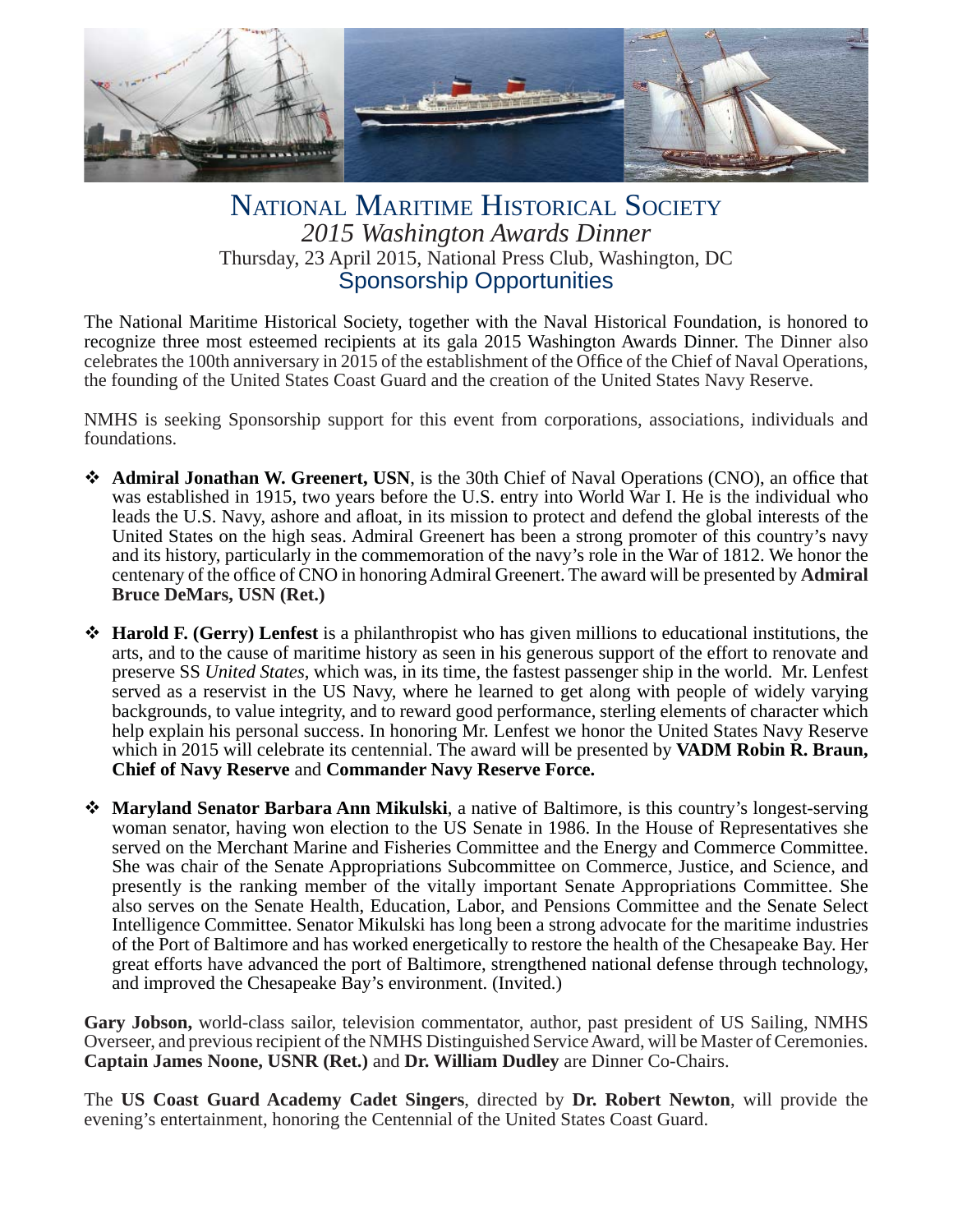# *Fleet Level Sponsor*

*A \$25,000 Fleet Level Sponsor will be recognized with name and/or corporate logo prominently featured in the following NMHS marketing, publishing, and media pieces, including:*

- Recognition in communications, including press releases, mailings, email announcements and invitations
- Recognition on the Society's website, www.SeaHistory.org
- Marquee Recognition on the Washington Awards Dinner invitation and in the Dinner Program Book
- Signage in the lobby of the National Press Club the evening of the Dinner
- Recognition from the podium during the event
- Recognition in audio/visual program during dinner
- Recognition in *Sea History* magazine, in the "Cause in Motion" feature, highlighting the Awards Dinner
- Full page advertisement in the evening's Dinner Journal
- Full page advertisement in *Sea History*, our quarterly magazine reaching over 45,000 readers
- Listing on Patrons' Page of *Sea History* magazine as an Afterguard supporter for one year

#### *Fleet Level Sponsorship also includes:*

- Premium Table for 10 at the Awards Dinner, or two guests seated with an honoree or the NMHS chairman or an NMHS chairman emeritus
- Afterguard Level Membership in NMHS, with privileges of membership, including *Sea History* for one hundred friends, family, employees, or students at a favored school
- Membership for you and your guests in the Council for American Maritime Museums providing free admission to a wide range of maritime museums

# *Corporate Underwriter*

*A \$10,000 Corporate Underwriter will be recognized with corporate name and/or corporate logo prominently featured in the following NMHS marketing, publishing, and media pieces, including:*

- Recognition in communications, including press releases, mailings, email announcements and invitations
- Recognition on the Society's website, www.SeaHistory.org
- Marquee Recognition on the Washington Awards Dinner invitation and in the Dinner Program Book
- Signage in the lobby of the National Press Club the evening of the Dinner
- Recognition from the podium during the event
- Recognition in audio/visual program during dinner
- Recognition in *Sea History* magazine, in the "Cause in Motion" feature, highlighting the Awards Dinner
- Full page advertisement in the evening's Dinner Journal
- Full page advertisement in *Sea History*, our quarterly magazine reaching over 45,000 readers
- Listing on Patrons' Page of *Sea History* magazine as an Afterguard supporter for one year

#### *Corporate Underwriting also includes:*

- Premium Table for 10 at the Awards Dinner, or two guests seated with an honoree or the NMHS chairman or an NMHS chairman emeritus
- Corporate Membership in NMHS, with privileges of membership, including *Sea History,* for ten employees
- Membership for you and your guests in the Council for American Maritime Museums providing free admission to a wide range of maritime museums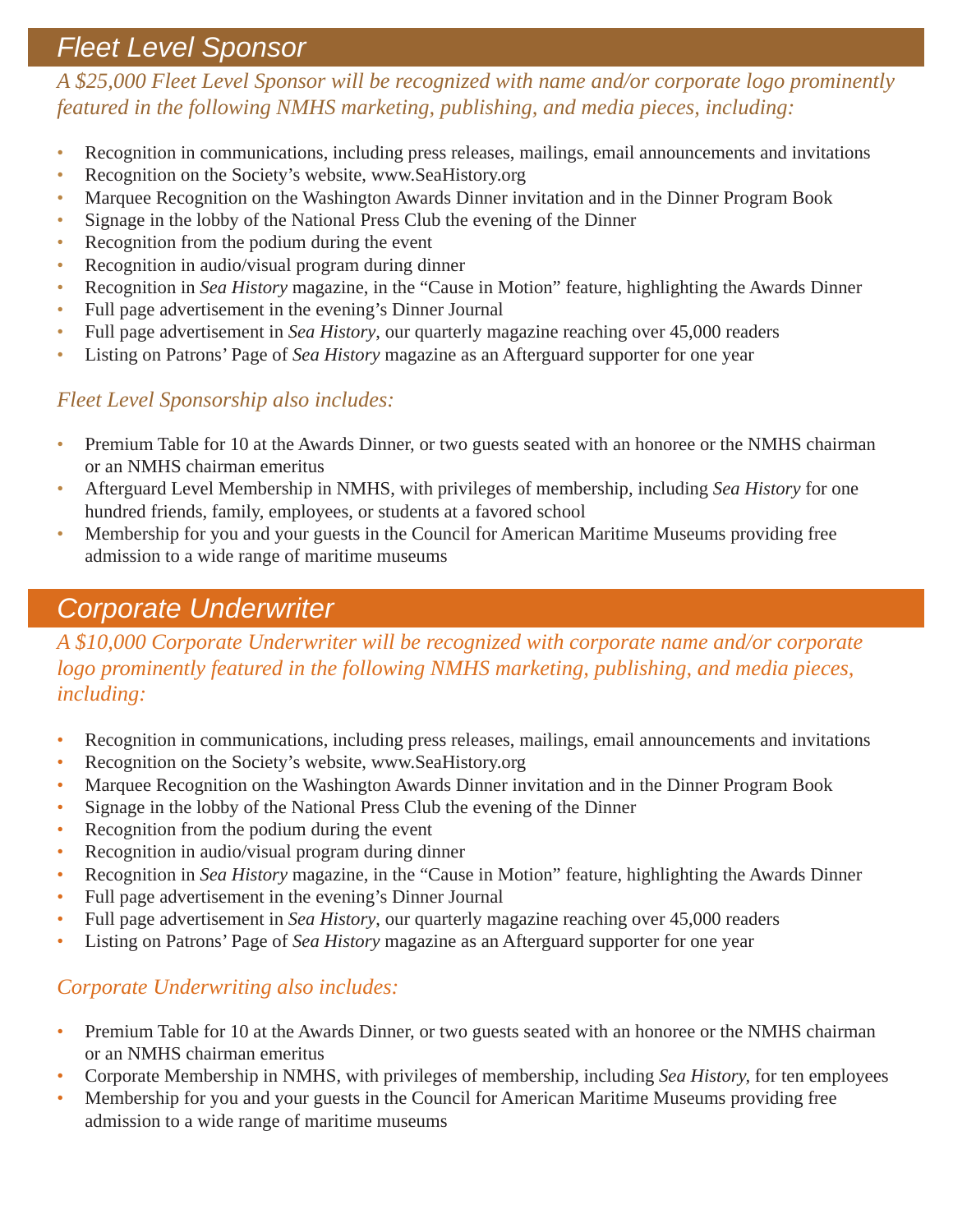## *Reception Sponsor*

*An \$8,000 Reception Sponsor will be recognized with corporate name and/or corporate logo featured in the following NMHS marketing, publishing, and media pieces, including:* 

- Recognition on the Society's website, www.SeaHistory.org
- Signage at reception and dinner
- Full page advertisement in the evening's Dinner Journal
- Listing on Patrons' Page of *Sea History* magazine as a Benefactor supporter for one year

#### *Reception Sponsorship also includes:*

- Premium Table for 10 at the Awards Dinner, or two guests seated with an honoree or the NMHS chairman or an NMHS chairman emeritus
- Benefactor Level Membership in NMHS, with privileges of membership, including *Sea History* magazine
- Membership in the Council for American Maritime Museums, providing free admission to a wide range of maritime museums

## *Table Sponsor*

*A \$5,000 Table Sponsorship will be recognized with corporate name and/or corporate logo featured in the following NMHS marketing, publishing, and media pieces:*

- Recognition on the Society's website, www.SeaHistory.org
- Full page advertisement in the evening's Dinner Journal
- Listing on Patrons' Page of *Sea History* magazine as a Benefactor supporter for one year

#### *Table Sponsorship also includes:*

- Premium Table for 10 at the Awards Dinner
- Benefactor Level Membership in NMHS, with privileges of membership, including *Sea History* magazine
- Membership in the Council for American Maritime Museums, providing free admission to a wide range of maritime museums

# *Dinner Journal Sponsor*

*A \$5,000 Dinner Journal Sponsorship includes name and/ or corporate logo featured in the following:*

- Full page advertisement in the evening's Dinner Journal
- Listing on the Patrons' Page of *Sea History* magazine as a Benefactor supporter for one year

#### *Dinner Journal Sponsorship also includes:*

- Two places at the Dinner
- Membership in NMHS,with privileges of membership, including *Sea History* magazine
- Membership in the Council for American Maritime Museums providing free admission to a wide range of maritime museums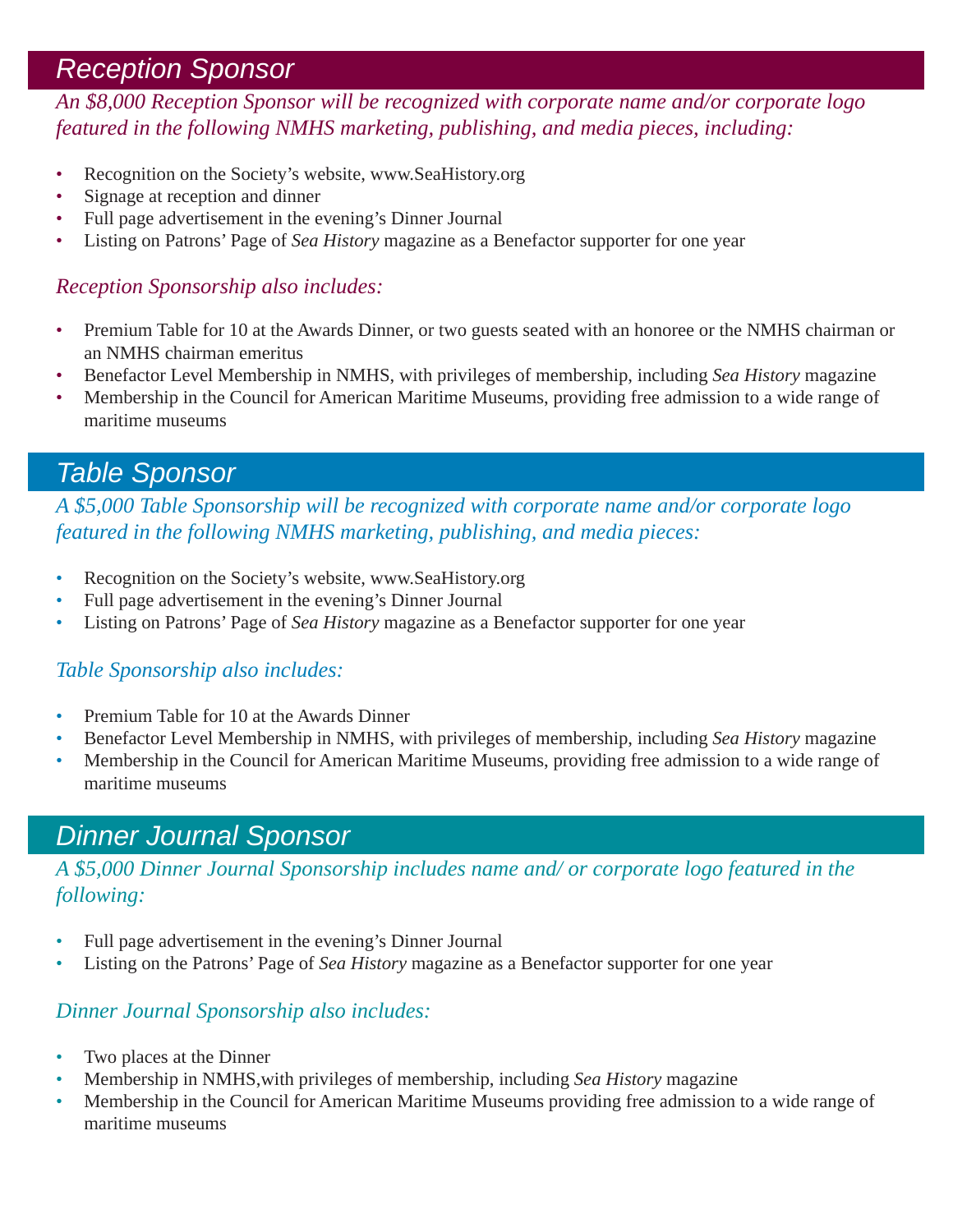### *Table Host*

*A \$2,500 Table Host Sponsorship includes name featured in the following:*

- The evening's Dinner Journal
- Listing on Patrons' Page of *Sea History* magazine as a Sponsor for one year

#### *Table Host also includes:*

- Table for 10 at the Dinner
- Membership in NMHS, with privileges of membership, including *Sea History* magazine
- Membership in the Council for American Maritime Museums providing free admission to a wide range of maritime museums

# *The Evening's "Thank You" Favor Sponsor*

*A \$3,000 Favor Sponsorship includes name and/ or corporate logo featured in the following:*

- Full page ad in the evening's Dinner Journal
- Listing on Patrons' Page of *Sea History* magazine as a Plankowner supporter for one year

#### *Favor Sponsorship also includes:*

- Two places at the Dinner
- Membership in NMHS, with privileges of membership, including *Sea History* magazine
- Membership in Council for American Maritime Museums, providing free admission to a wide range of maritime museums

#### *Sponsor*

*A \$1,000 Sponsorship includes name and/ or corporate logo featured in the following:*

- The evening's Dinner Program
- Patrons' Page of *Sea History* magazine as a Donor for one year

#### *Sponsorship also includes:*

- Two places at the Dinner
- Membership in NMHS, with privileges of membership, including *Sea History* magazine
- Membership in Council for American Maritime Museums, providing free admission to a wide range of maritime museums